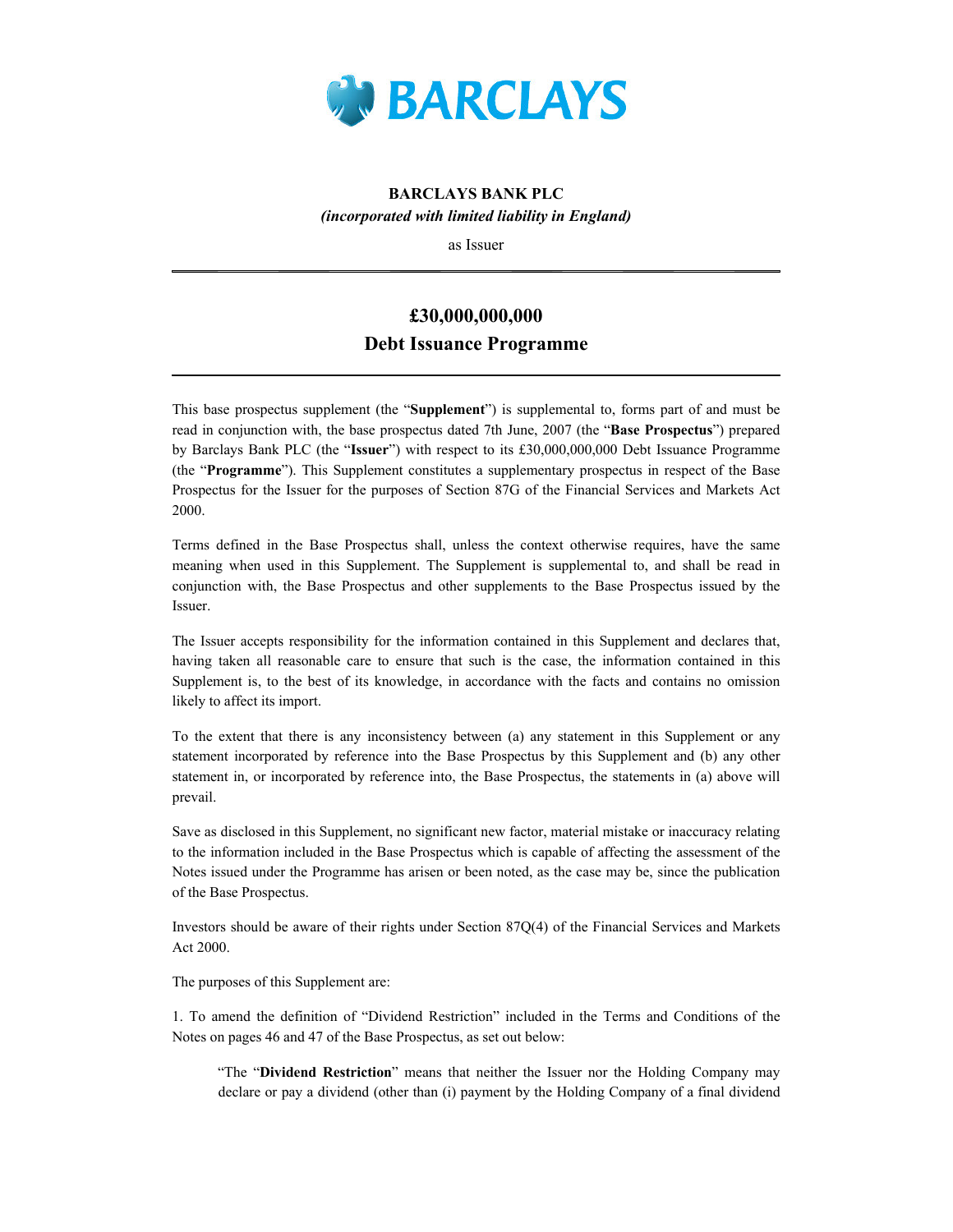declared by its shareholders prior to the Interest Payment Date on which the relevant Stopped Period commences, or (ii) a dividend (other than in respect of the Series 1 Sterling Preference Shares of £1 each) paid by the Issuer to the Holding Company or to another wholly-owned subsidiary) on any of their respective ordinary shares, preference shares or other share capital or satisfy any payments of interest or coupons on any other Junior Obligations."

2. To amend the description of the "Dividend Restriction" included in the Summary of the Programme on page 10 of the Base Prospectus, as set out below:

"In the event that the Issuer exercises its right to elect to defer payment of interest on any Interest Payment Date on any of the Undated Capital Notes, then the Dividend Restriction shall apply from such Interest Payment Date until such time as no Arrears of Interest (as defined in the "Conditions of the Notes" below) remains unpaid with respect to the relevant Undated Capital Notes. The Dividend Restriction means that neither the Issuer nor the Holding Company may declare or pay a dividend (other than (i) payment by the Holding Company of a final dividend declared by its shareholders prior to the Interest Payment Date on which the relevant Stopped Period (as defined in the "Conditions of the Notes" below) commences, or (ii) a dividend (other than in respect of the Series 1 Sterling Preference Shares of £1 each) paid by the Issuer to the Holding Company or to another wholly-owned subsidiary) on any of their respective ordinary shares, preference shares or other share capital or satisfy any payments of interest or coupons on any other Junior Obligations (as defined in the "Conditions of the Notes" below). "

3. To amend the section "Information Incorporated by Reference" of the Base Prospectus as set out below:

## "INFORMATION INCORPORATED BY REFERENCE

The following information has been filed with the FSA and shall be deemed to be incorporated in, and to form part of, this Base Prospectus:

- the joint Annual Report of Barclays PLC and the Issuer, as filed with the SEC on Form 20-F in respect of the years ended 31st December, 2005 and 31st December, 2006, respectively (the "Joint Annual Report"), with the exception of the information incorporated by reference in the Joint Annual Report referred to in the Exhibit Index of the Joint Annual Report, which shall not be deemed to be incorporated in this Base Prospectus and the Annual Reports of the Issuer containing the audited consolidated accounts of the Issuer in respect of the years ended 31st December, 2005 (the "2005 Issuer Annual Report") and 31st December, 2006 (the "2006 Issuer Annual Report"), respectively; and
- the unaudited Interim Results Announcement (the "Interim Results Announcement") of Barclays PLC as filed with the SEC on Form 6-K on 2nd August, 2007 in respect of the six months ended 30th June, 2007 and the unaudited Interim Results Announcement of the Issuer in respect of the six months ended 30th June, 2007.

The above documents may be inspected as described in paragraph 8 of "General Information".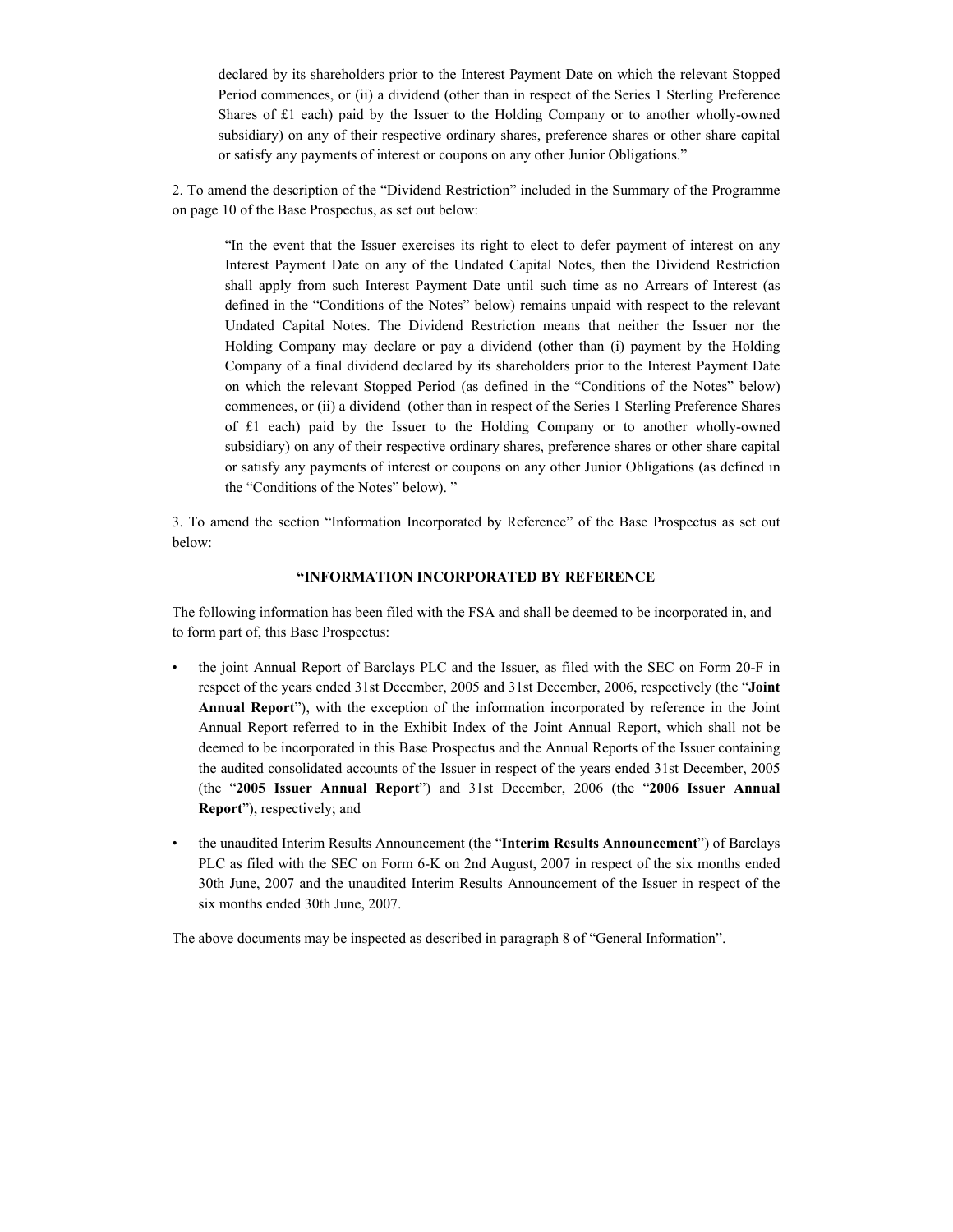The table below sets out the relevant page references for the information contained within the Joint Annual Report:

# Section 1 - Operating review

|                                         | $\overline{4}$ |
|-----------------------------------------|----------------|
|                                         | 9              |
|                                         | 60             |
|                                         | 63             |
|                                         | 104            |
| <b>Section 2 - Governance</b>           |                |
|                                         | 108            |
|                                         | 110            |
|                                         | 113            |
|                                         | 121            |
|                                         | 137            |
|                                         | 139            |
| <b>Section 3 - Financial statements</b> |                |
|                                         | 144            |
|                                         | 146            |
|                                         | 147            |
|                                         | 274            |
|                                         | 291            |

The table below sets out the relevant page references for the information contained within the Interim Results Announcement:

| 6   |
|-----|
|     |
| 8   |
| 9   |
| 11  |
| 39  |
| 51  |
| 55  |
| 57  |
| 63  |
| 77  |
| 78  |
| 79  |
| 81" |

4. To delete the section headed "Recent developments, competition and regulatory markets" on pages 67-70 of the Base Prospectus and replace it as set out below:

# "Recent developments, competition and regulatory matters

## Acquisitions

On 1st November, 2006, the Issuer acquired the U.S. mortgage servicing business of HomEq Servicing Corporation from Wachovia Corporation.

On 8th February, 2007, the Issuer completed the acquisition of Indexchange Investment AG, Germany's leading provider of exchange traded funds, from Bayerische Hypo- und Vereinsbank.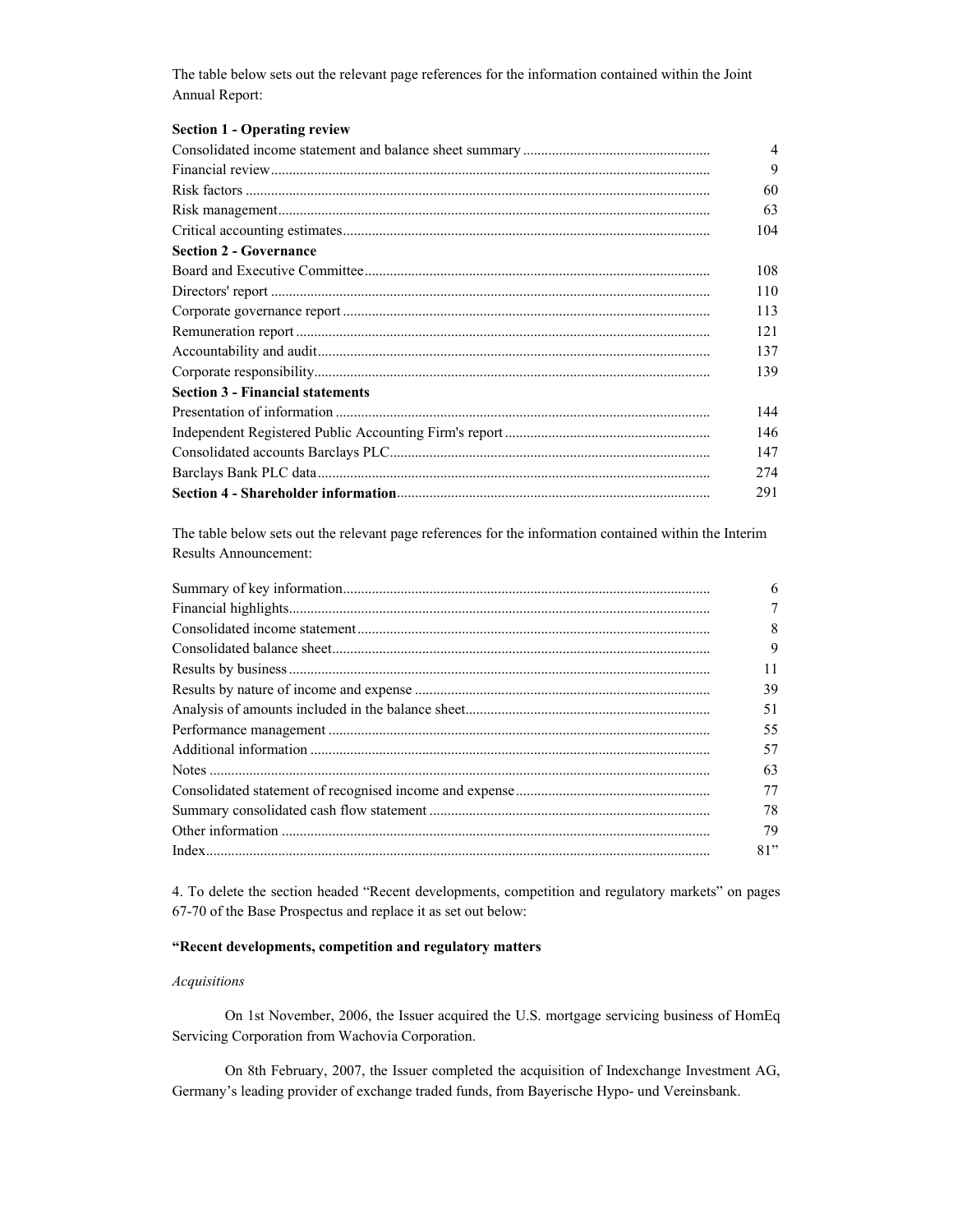On 30th March, 2007, the Issuer completed the acquisition of EquiFirst Corporation, the nonprime mortgage origination business of Regions Financial Corporation.

#### Disposals

On 1st January, 2006, the Issuer completed the sale of the Barclays South African branch business to Absa Group Limited. This consists of the Barclays Capital South African operations and Corporate and Business Banking activities previously carried out by the South African branch of International Retail and Commercial Banking excluding Absa together with the associated assets and liabilities.

On 25th July, 2006, Barclays Asset & Sales Finance (BA&SF) disposed of its interest in its vehicle leasing business, Appleyard Finance Holdings Limited.

On 22nd December, 2006, the Issuer disposed of its interest in FirstCaribbean International Bank to Canadian Imperial Bank of Commerce.

On 31st December, 2006, BA&SF disposed of its European Vendor Finance business, including Barclays Industrie Bank GmbH and Barclays Technology Finance Ltd, to CIT Group.

On 4th April, 2007, the Issuer's credit card and consumer lending business, Barclaycard, sold part of the Monument credit card portfolio and associated servicing capabilities to CompuCredit International Acquisition Corporation and CompuCredit UK Limited, which are both subsidiaries of CompuCredit Corporation.

#### Proposed merger with ABN AMRO and strategic investments in Barclays

On 23rd April, 2007, Barclays Bank PLC ("Barclays") and ABN AMRO Holding NV ("ABN AMRO") jointly announced that agreement had been reached on the terms of a recommended merger of ABN AMRO and Barclays to create one of the world's leading universal bank groups, to be called "Barclays". The terms on which the merger would take place were revised prior to an announcement by Barclays on 23rd July, 2007 and were further revised prior to an announcement by Barclays on 30th July, 2007. On 30th July, 2007 the ABN AMRO boards announced their continuing support for the strategic benefits of the combination with Barclays but concluded they were not in a position to recommend either the Barclays offer for ABN AMRO or the rival offer for ABN AMRO. On 6th August, 2007 Barclays announced that it had received the regulatory clearances required to publish its offer documentation and formally launched its offer for ABN AMRO, which opened for acceptance on 7th August, 2007.

The merger is being effected by means of an offer (the "Offer") comprising separate offers for each class of ABN AMRO's outstanding share capital. Pursuant to the ordinary share offer, holders of ABN AMRO ordinary shares and holders of ABN AMRO ADSs tendering their ABN AMRO ordinary shares or ABN AMRO ADSs will receive:

- 2.13 new Barclays ordinary shares and  $E13.15$  in cash for every 1 ABN AMRO ordinary share
- 0.5325 of a new Barclays ADS and the U.S. dollar equivalent of €13.15 in cash for every 1 ABN AMRO ADS

The ordinary share offer values each ABN AMRO ordinary share at  $E34.83$  and values ABN AMRO at €65.6 billion (£44.2 billion), based on the closing price of Barclays ordinary shares on 2nd August, 2007. Of this amount, approximately 38 per cent. will be payable in cash. Under the terms of the ordinary share offer, existing holders of ABN AMRO ordinary shares (together with holders of ABN AMRO ADSs) will own 35.1 per cent. of the issued ordinary share capital of the combined group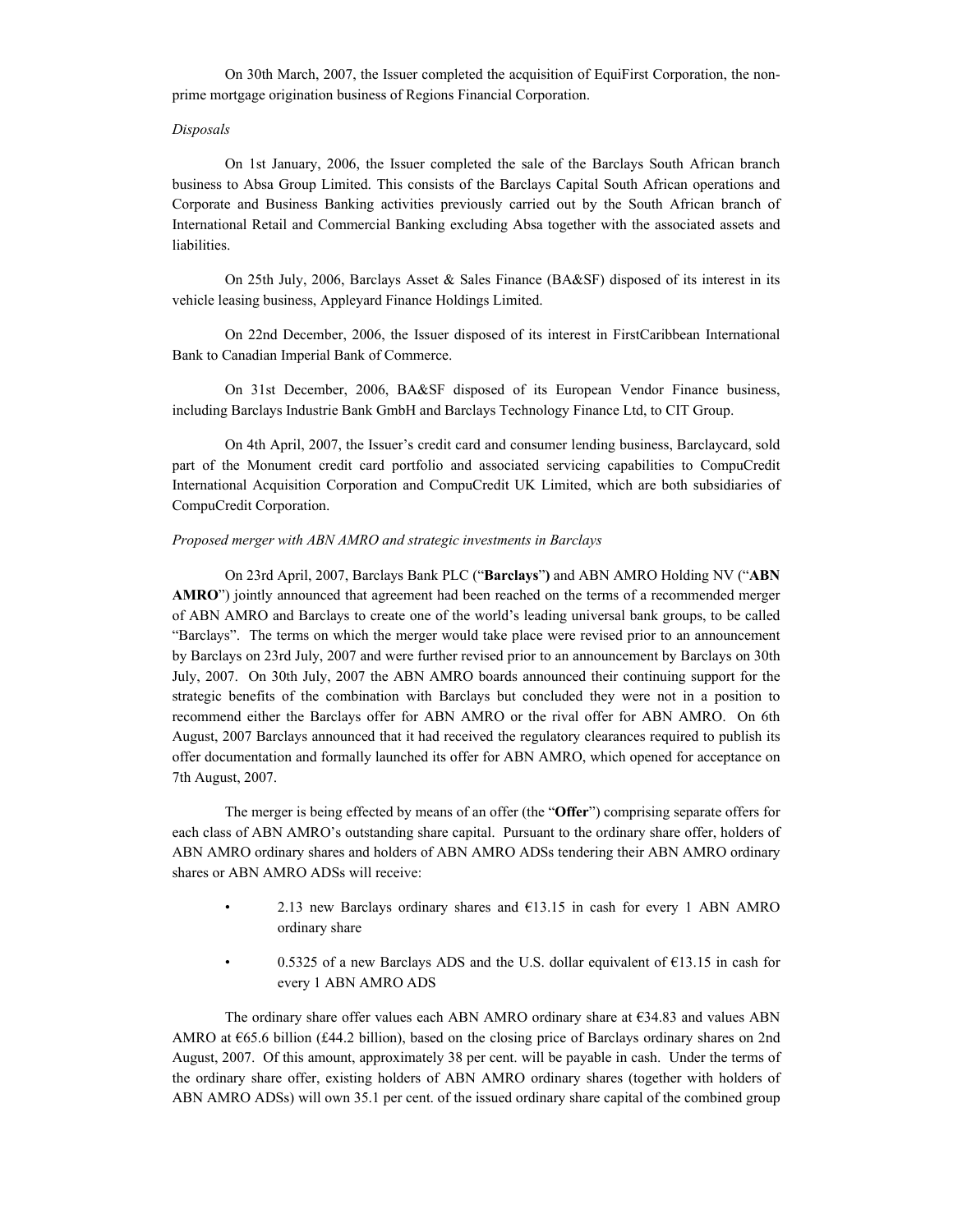and existing holders of Barclays shares (together with holders of Barclays ADSs) will own 55.6 per cent. of the issued ordinary share capital of the combined group.

Barclays and ABN AMRO entered into a merger protocol on 23rd April, 2007 which was subsequently amended on 23rd July, 2007 and 30th July, 2007 (the "Merger Protocol"). The Merger Protocol has governed, and will continue to govern, their relationship until the merger becomes effective or lapses. Pursuant to the Merger Protocol, Barclays and ABN AMRO have each undertaken to take certain steps to implement the merger and have each given certain undertakings in relation to the conduct of their business in the period prior to the implementation of the merger.

The Merger Protocol may be terminated under certain circumstances, including where either party commits a material breach of the Merger Protocol or applicable merger laws. The withdrawal by the ABN AMRO Boards of their recommendation of the Offer resulted in the right of Barclays to terminate the Merger Protocol and receive €200 million. Under the amendments to the Merger Protocol made on 30th July, 2007, Barclays has agreed to defer collection of the €200 million, save that Barclays shall not be entitled to receive this sum if the Offer is declared unconditional or if the ABN AMRO Boards renew their recommendation of the Offer and, whilst this recommendation remains in place, Barclays terminates the Merger Protocol.

On 23rd July, 2007 Barclays announced an investment by China Development Bank and Temasek Holdings (Private) Limited ("Temasek") in Barclays of up to  $E$ 13.4 billion (£9 billion), up to €9.8 billion (£6.6 billion)<sup>1</sup> of which is conditional upon completion of the merger with ABN AMRO, through the subscription by China Development Bank and Temasek for Barclays ordinary shares.

Barclays and China Development Bank have agreed that:

- On 14th August, 2007 China Development Bank will invest €2.2 billion (£1.5 billion) in Barclays through an unconditional subscription for 201,388,889 Barclays ordinary shares (representing 3.1 per cent. of Barclays existing issued share capital), at a price of £7.20 per share;
- China Development Bank will invest a further  $66.4$  billion (£4.3 billion) in Barclays for 581,760,321 Barclays ordinary shares at a price of £7.40 per share conditional on completion of the merger, resulting in a shareholding in the combined group of 6.8 per cent.;
- On 23rd July, 2007 China Development Bank purchased warrants (for a total price of £1) in respect of 61 million Barclays ordinary shares with an exercise price of £7.80 per Barclays ordinary share. The warrants become exercisable only if the Offer becomes unconditional and they are then exercisable for a period of two years thereafter. If the warrants were exercised in full China Development Bank's shareholding in the combined group would rise by 0.5 per cent.;
- China Development Bank will be entitled to nominate a Barclays Non-executive Director;
- China Development Bank will be free to acquire additional shares in Barclays on the open market subject to a standstill agreement limiting its shareholding to below 10 per cent. for three years from 23rd July, 2007; and

 $\overline{a}$ 

<sup>&</sup>lt;sup>1</sup> This amount was subsequently reduced by  $\epsilon$ 1.7 billion (£1.1 billion) to reflect the results of a partial clawback placing in favour of certain Barclays shareholders.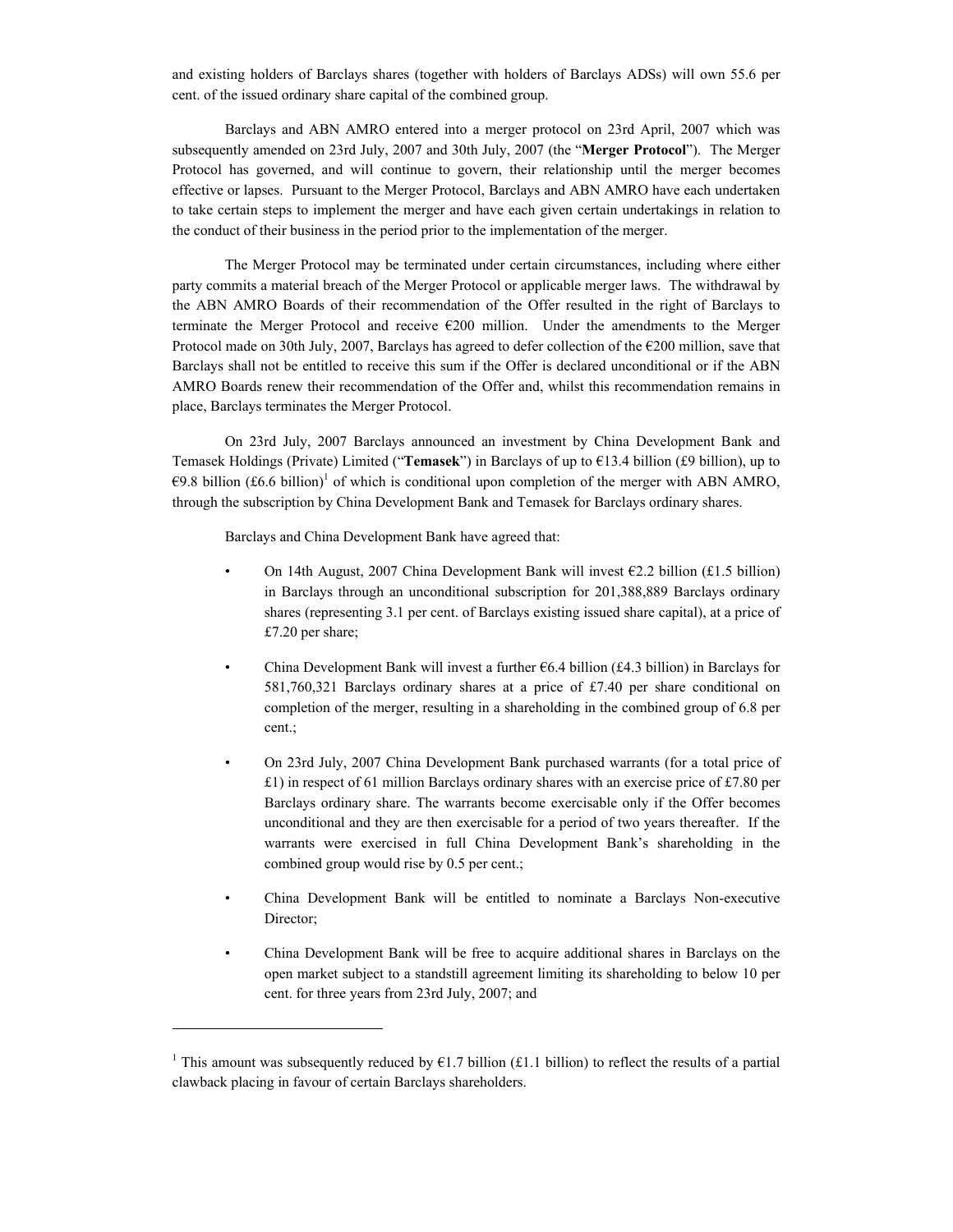• China Development Bank has agreed not to enter into a business collaboration agreement of a similar nature with another major banking institution with global operations.

Barclays and Temasek have agreed that:

- On 14th August, 2007 Temasek will invest  $\epsilon$ 1.4 billion (£1.0 billion), in Barclays through an unconditional placing of 135,416,667 Barclays ordinary shares (representing 2.1 per cent. of Barclays existing issued share capital) at a price of £7.20 per share;
- Temasek will also invest a further  $E1.7$  billion (£1.1 billion) in Barclays for 152,980,748 Barclays ordinary shares at a price of £7.40 per share conditional on completion of the merger, resulting in a shareholding in the combined group of 2.5 per cent.;
- On 23rd July, 2007 Temasek purchased warrants (for a total price of £1) in respect of 61 million Barclays ordinary shares with an exercise price of  $£7.80$  per Barclays ordinary share. The warrants become exercisable only if the Offer becomes unconditional and they are then exercisable for a period of two years thereafter. If the warrants were exercised in full Temasek's shareholding in the combined group would rise by 0.5 per cent.; and
- Temasek will be entitled to nominate a Barclays Non-executive Director if the merger becomes unconditional.

In order to immunise the dilutive effect of the unconditional subscriptions of Barclays ordinary shares by China Development Bank and Temasek for its existing shareholders, Barclays commenced a share buyback programme of up to £2.4 billion on 6th August, 2007.

### Other recent developments

On 21st May, 2007, the Issuer announced that it had signed an agreement to acquire Walbrook Group Limited, an independent fiduciary services company based in Jersey, Guernsey, the Isle of Man and Hong Kong.

On 18th June, 2007 the Issuer announced it had entered into an agreement to sell a 50% shareholding in Intelenet Global Services Pvt Ltd. Completion is subject to the receipt of applicable regulatory approval and is expected in the second half of 2007.

#### Competition and regulatory matters

The scale of regulatory change remains challenging, arising in part from the implementation of some key European Union ("EU") directives. Many changes to financial services legislation and regulation have come into force in recent years and further changes will take place in the near future.

Concurrently, there is continuing political and regulatory scrutiny of the operation of the retail banking and consumer credit industries in the UK and elsewhere. The nature and impact of future changes in policies and regulatory action are not predictable and beyond the Group's control but could have an impact on the Group's businesses and earnings.

In the EU as a whole, there was an inquiry into retail banking in all of the then 25 Member States by the European Commission's Directorate General for Competition. The inquiry looked at retail banking in Europe generally and the Group has fully co-operated with the inquiry. On 31st January, 2007 the European Commission announced that the inquiry had identified barriers to competition in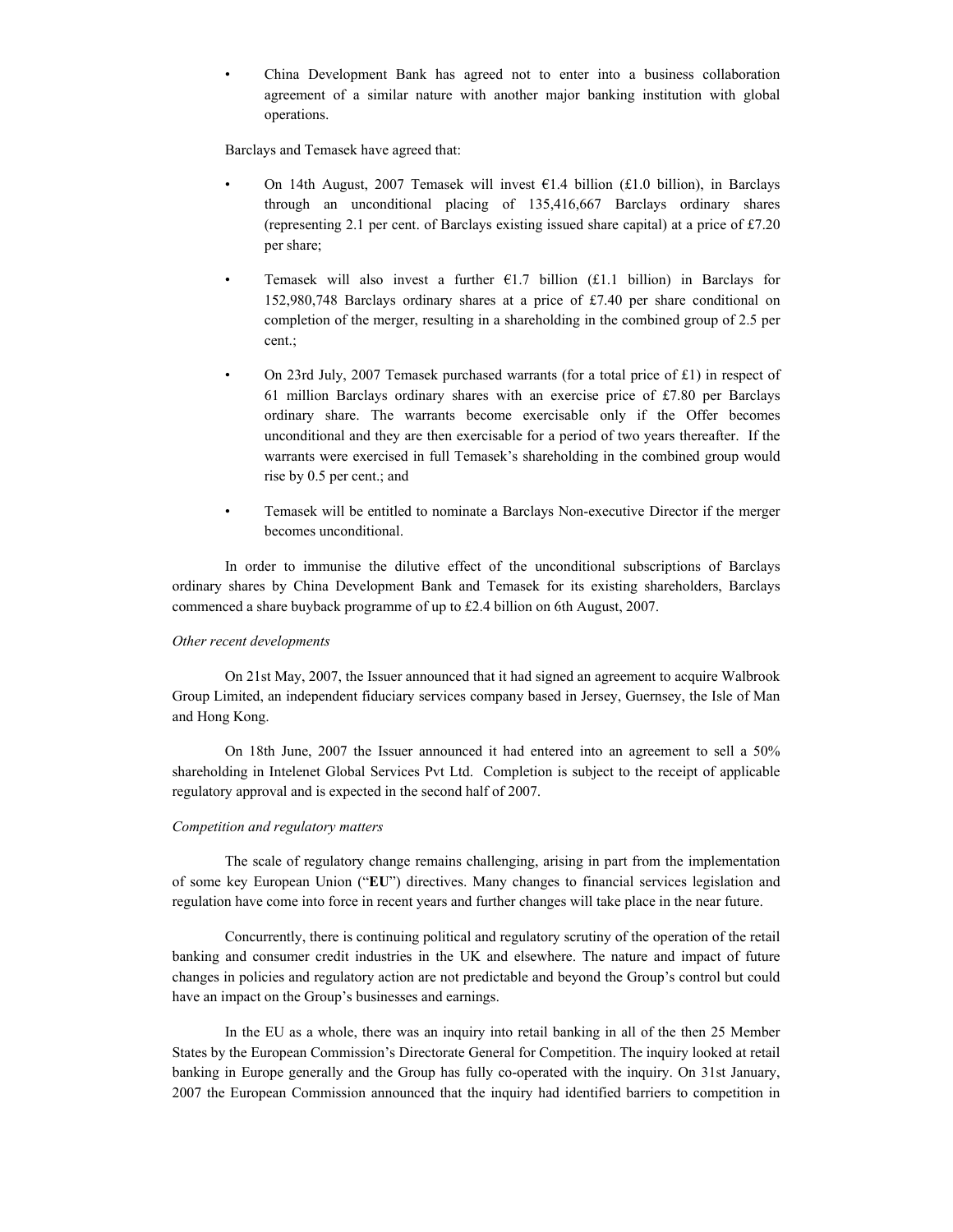certain areas of retail banking, payment cards and payment systems in the EU. The European Commission indicated it will use its powers to address these barriers, and will encourage national competition authorities to enforce European and national competition laws where appropriate. Any action taken by the European Commission and national competition authorities could have an impact on the payment cards and payment systems businesses of the Group and on its retail banking activities in the EU countries in which it operates.

In the UK, in September 2005 the Office of Fair Trading ("OFT") received a super-complaint from the Citizens Advice Bureau relating to payment protection insurance ("PPI"). As a result, the OFT commenced a market study on PPI in April 2006. In October 2006, the OFT announced the outcome of the market study and, following a period of consultation, the OFT referred the PPI market to the UK Competition Commission for an in-depth inquiry on 7th February, 2007. This inquiry could last for up to two years. Also in October 2006, the FSA published the outcome of its broad industry thematic review of PPI sales practices in which it concluded that some firms fail to treat customers fairly. The Group has cooperated fully with these investigations and will continue to do so.

In April 2006, the OFT commenced a review of the undertakings given following the conclusion of the Competition Commission inquiry in 2002 into the supply of banking services to small and medium enterprises. The Group is cooperating fully with that review.

The OFT has carried out investigations into Visa and MasterCard credit card interchange rates. The decision by the OFT in the MasterCard interchange case was set aside by the Competition Appeals Tribunal in June 2006. The OFT's investigation in the Visa interchange case is at an earlier stage and a second MasterCard interchange case is ongoing. The outcome is not known but these investigations may have an impact on the consumer credit industry in general and therefore on the Group's business in this sector. On 9th February, 2007 the OFT announced that it was expanding its investigation into interchange rates to include debit cards.

On 1st April, 2007, the UK consumer interest association known as Which? submitted a super-complaint to the OFT pursuant to the Enterprise Act 2000. The super-complaint criticises the various ways in which credit card companies calculate interest charges on credit card accounts. On 26th June, 2007, the OFT announced a new programme of work with the credit card industry and consumer bodies in order to make the costs of credit cards easier for consumers to understand. This OFT decision follows the receipt by the OFT of the super-complaint from Which? This new work will explore the issues surrounding the costs of credit for credit cards including purchases, cash advances, introductory offers and payment allocation. The OFT's programme of work is expected to take six months.

The OFT announced the findings of its investigation into the level of late and over-limit fees on credit cards on 5th April, 2006, requiring a response from credit card companies by 31st May, 2006. Barclaycard responded by confirming that it would reduce its late and over-limit fees on credit cards.

On 7th September, 2006, the OFT announced that it had decided to undertake a fact find on the application of its statement on credit card fees to current account unauthorised overdraft fees. The fact find was completed in March 2007. On 29th March, 2007, the OFT announced its decision to conduct a formal investigation into the fairness of bank current account charges. The OFT announced a market study into personal current accounts ("PCAs") in the UK on 26th April, 2007. The market study will look at: (i) whether the provision of "free if in credit" PCAs delivers sufficiently high levels of transparency and value for customers; (ii) the implications for competition and consumers if there were to be a shift away from "free if in credit" PCAs; (iii) the fairness and impact on consumers generally of the incidence, level and consequences of account charges; and (iv) what steps could be taken to improve customers' ability to secure better value for money, in particular to help customers make more informed current account choices and drive competition. The study will focus on PCAs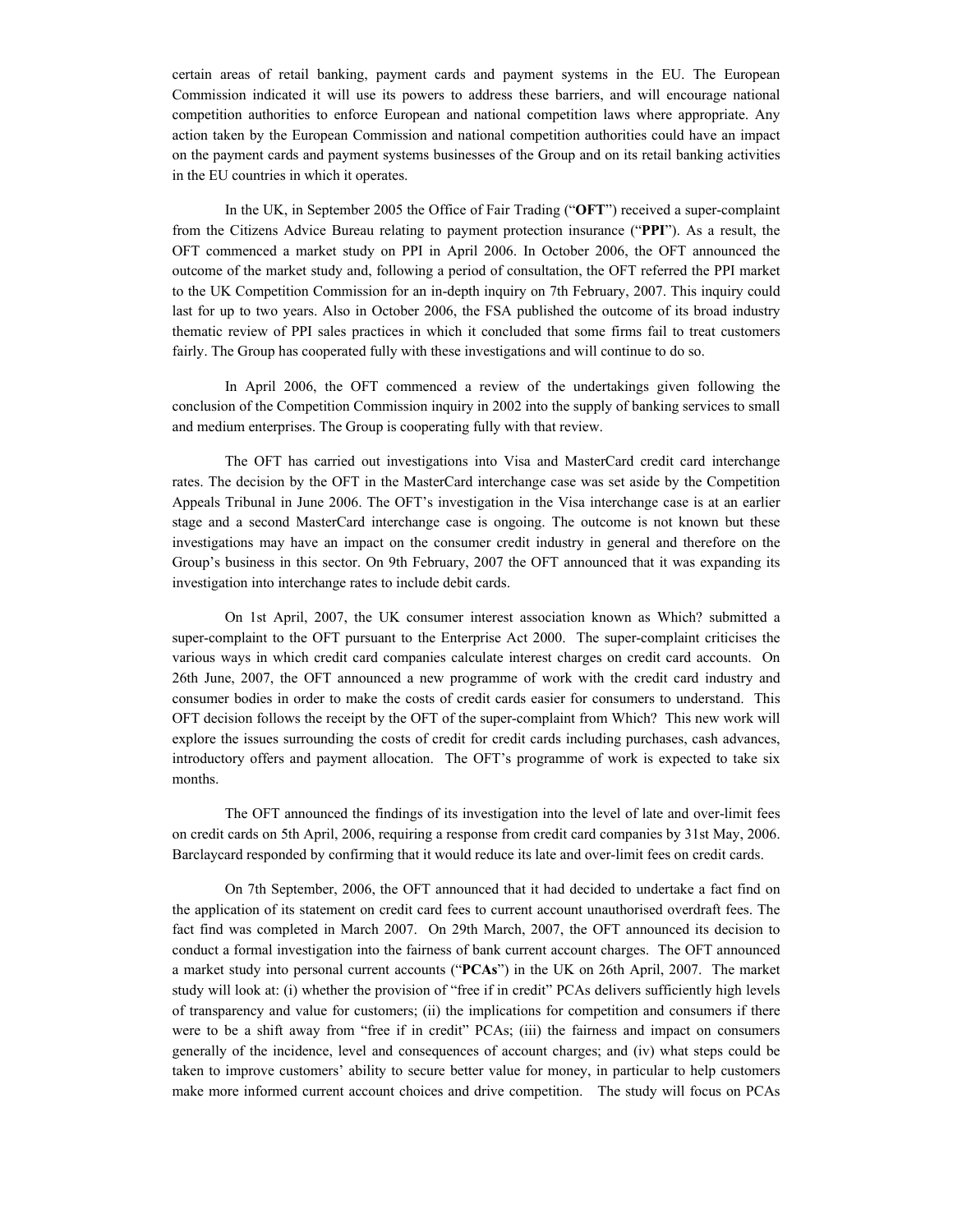but will include an examination of other retail banking products, in particular savings accounts, credit cards, personal loans and mortgages in order to take into account the competitive dynamics of UK retail banking.

On 27th July, 2007, the OFT commenced High Court proceedings by agreement with Barclays and seven other banks and building societies in which both the OFT and the banks and building societies seek declarations on legal issues arising from the banks' terms and conditions relating to overdraft charges. Specifically, those declarations will address key aspects of the applicability of the Unfair Terms in Consumer Contracts Regulations to those terms and conditions and the question of whether such terms are capable of amounting to unlawful penalty charges.

The proceedings will run in parallel with the ongoing OFT dual inquiry into unauthorised overdraft charges and PCAs. As the purpose of the proceedings is to seek to clarify the legitimacy of the banks' overdraft charging provisions, the banks are seeking a stay of all pending county court litigation in relation to such matters. The Financial Ombudsman Service has agreed to suspend reviews of such cases and the FSA has granted complaints handling waivers in respect of all complaints on the same issues pending conclusion of the test case.

On 26th January, 2007, the FSA issued a statement of good practice relating to mortgage exit administration fees. Barclays will charge the fee applicable at the time the customer took out the mortgage, which is one of the options recommended by the FSA."

5. To amend paragraph 8 of "General Information" on pages 91 and 92 of the Base Prospectus as set out below:

"8. For so long as any of the Notes are admitted to trading on the London Stock Exchange and the rules of the FSA so require, for the life of the Base Prospectus, copies of the following documents may be inspected during usual business hours on any weekday (Saturdays and public holidays excepted) at Barclays Treasury, 1 Churchill Place, London E14 5HP and at the specified office of the Principal Paying Agent, currently located at One Canada Square, London E14 5AL:

- (i) the Memorandum and Articles of Association of the Issuer;
- (ii) the joint Annual Report of Barclays PLC and the Issuer, as filed with the SEC on Form 20-F in respect of the years ended 31st December, 2005 and 31st December, 2006, respectively and the Annual Reports of the Issuer containing the audited consolidated accounts of the Issuer for the financial years ended 31st December, 2005 and 2006, respectively;
- (iii) the unaudited Interim Results Announcement of Barclays PLC as filed with the SEC on Form 6-K on 2nd August, 2007 in respect of the six months ended 30th June, 2007 and the unaudited Interim Results Announcement of the Issuer in respect of the six months ended 30th June, 2007;
- (iv) the Distribution Agreement;
- (v) the Trust Deed;
- (vi) the Agency Agreement;
- (vii) the current Base Prospectus in respect of the Programme;
- (viii) any supplementary base prospectus published since the most recent base prospectus was published and any documents incorporated therein by reference;